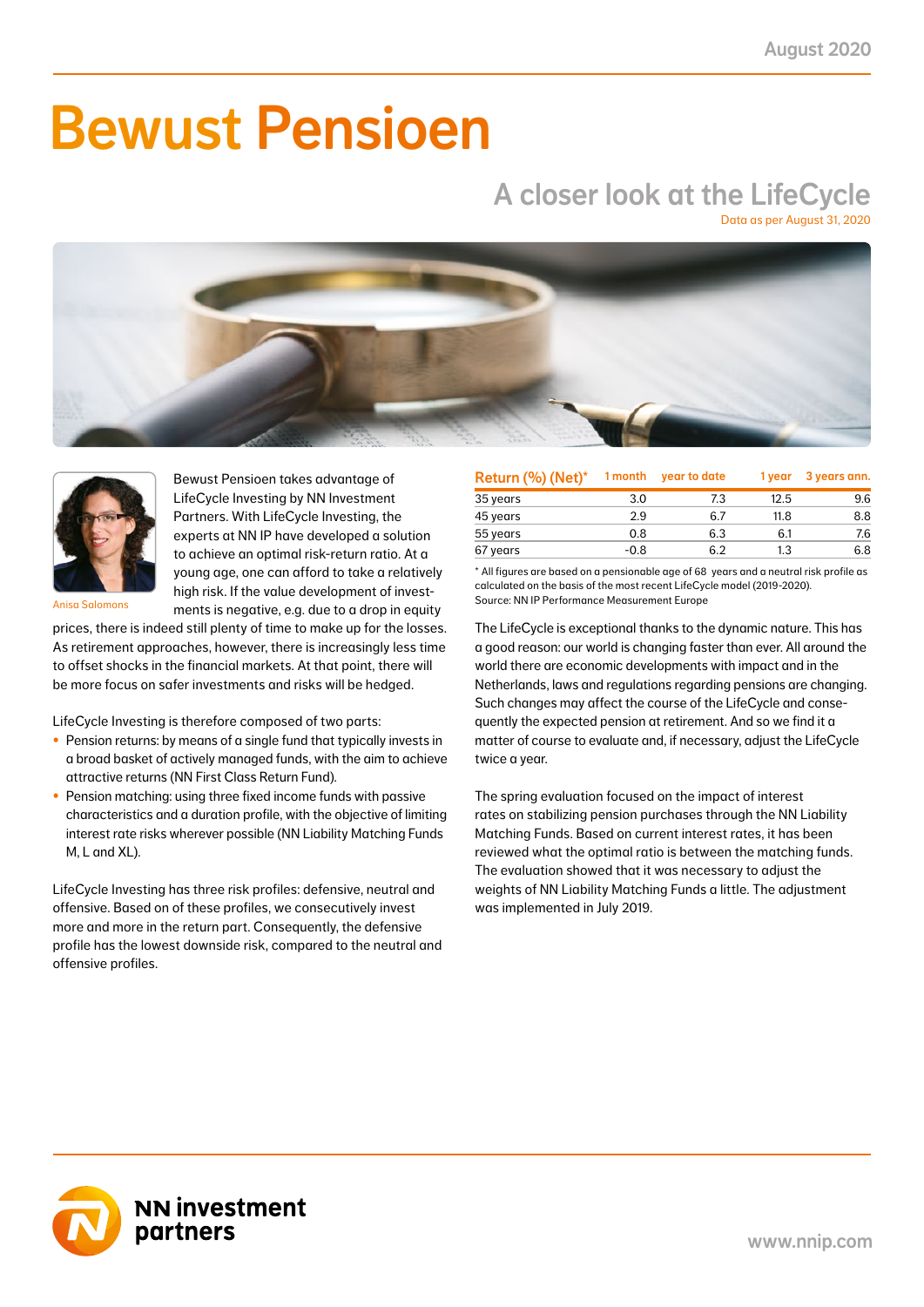### Bewust Pensioen (Defensive risk profile) Data as per August 31, 2020

| 35 years old                        | 1 month |                            | I month Year to date | Year to date        | 1 year | l year | 3 years | 3 years | 3 years | 3 years                                                                             |         |
|-------------------------------------|---------|----------------------------|----------------------|---------------------|--------|--------|---------|---------|---------|-------------------------------------------------------------------------------------|---------|
| Net Return %                        |         | <b>Return Contribution</b> | <b>Return</b>        | <b>Contribution</b> |        |        |         |         |         | Return Contribution Return (ann) Contribution (ann) Return (cum) Contribution (cum) | Weight* |
| <b>Pension Returns</b>              |         |                            |                      |                     |        |        |         |         |         |                                                                                     |         |
| NN First Class Return Fund II - N   | 3.8     | 3.0                        | 6.9                  | 5.6                 | 14.2   | 11.1   | 9.5     | 7.6     | 31.3    | 25.2                                                                                | 80.0    |
| <b>Pension Matching</b>             |         |                            |                      |                     |        |        |         |         |         |                                                                                     |         |
| <b>NN Liability Matching Fund M</b> | $-0.3$  | 0.0                        | 0.8                  | 0.1                 | $-1.1$ | $-0.1$ | 1.0     | 0.1     | 2.9     | 0.3                                                                                 | 11.0    |
| NN Liability Matching Fund L        | $-3.1$  | 0.0                        | 9.6                  | 0.0                 | $-2.1$ | 0.0    | 10.4    | 0.0     | 34.4    | 0.0                                                                                 | 0.0     |
| NN Liability Matching Fund XL       | $-7.5$  | $-0.8$                     | 21.2                 | 1.9                 | $-1.8$ | $-0.2$ | 21.3    | 2.0     | 78.5    | 6.6                                                                                 | 9.0     |
| <b>TOTAL</b>                        |         | 2.1                        |                      | 7.6                 |        | 10.8   |         | 9.7     |         | 32.1                                                                                | 100%    |

| 45 years old<br>Net Return %      | 1 month | 1 month<br><b>Return Contribution</b> | Year to date<br><b>Return</b> | Year to date<br><b>Contribution</b> | 1 year | 1 vear | 3 years | 3 years | 3 years | 3 years<br>Return Contribution Return (ann) Contribution (ann) Return (cum) Contribution (cum) | Weight* |
|-----------------------------------|---------|---------------------------------------|-------------------------------|-------------------------------------|--------|--------|---------|---------|---------|------------------------------------------------------------------------------------------------|---------|
| <b>Pension Returns</b>            |         |                                       |                               |                                     |        |        |         |         |         |                                                                                                |         |
| NN First Class Return Fund II - N | 3.8     | 2.9                                   | 6.9                           | 5.3                                 | 14.2   | 10.5   | 9.5     | 7.1     | 31.3    | 23.3                                                                                           | 75.0    |
| <b>Pension Matching</b>           |         |                                       |                               |                                     |        |        |         |         |         |                                                                                                |         |
| NN Liability Matching Fund M      | $-0.3$  | 0.0                                   | 0.8                           | 0.1                                 | $-1.1$ | $-0.2$ | 1.0     | 0.2     | 2.9     | 0.6                                                                                            | 19.0    |
| NN Liability Matching Fund L      | $-3.1$  | 0.0                                   | 9.6                           | 0.0                                 | $-2.1$ | 0.0    | 10.4    | 0.0     | 34.4    | 0.0                                                                                            | 0.0     |
| NN Liability Matching Fund XL     | $-7.5$  | $-0.6$                                | 21.2                          | 1.4                                 | $-1.8$ | $-0.2$ | 21.3    | 1.4     | 78.5    | 4.6                                                                                            | 7.0     |
| <b>TOTAL</b>                      |         | 2.2                                   |                               | 6.8                                 |        | 10.1   |         | 8.7     |         | 28.5                                                                                           | 100%    |

| 55 years old<br><b>Net Return %</b> | I month | 1 month<br><b>Return Contribution</b> | Year to date<br>Return | <b>Year to date</b><br><b>Contribution</b> | 1 year | 1 vear | 3 years | 3 years | 3 years | 3 years<br>Return Contribution Return (ann) Contribution (ann) Return (cum) Contribution (cum) | Weight* |
|-------------------------------------|---------|---------------------------------------|------------------------|--------------------------------------------|--------|--------|---------|---------|---------|------------------------------------------------------------------------------------------------|---------|
| <b>Pension Returns</b>              |         |                                       |                        |                                            |        |        |         |         |         |                                                                                                |         |
| NN First Class Return Fund II - N   | 3.8     | 1.6                                   | 6.9                    | 3.0                                        | 14.2   | 5.6    | 9.5     | 3.8     | 31.3    | 12.4                                                                                           | 41.0    |
| <b>Pension Matching</b>             |         |                                       |                        |                                            |        |        |         |         |         |                                                                                                |         |
| NN Liability Matching Fund M        | $-0.3$  | $-0.1$                                | 0.8                    | 0.3                                        | $-1.1$ | $-0.4$ | 1.0     | 0.4     | 2.9     | 1.2                                                                                            | 38.0    |
| NN Liability Matching Fund L        | $-3.1$  | $-0.3$                                | 9.6                    | 0.9                                        | $-2.1$ | $-0.2$ | 10.4    | 1.0     | 34.4    | 3.4                                                                                            | 10.0    |
| NN Liability Matching Fund XL       | $-7.5$  | $-1.0$                                | 21.2                   | 2.3                                        | $-1.8$ | $-0.2$ | 21.3    | 2.3     | 78.5    | 7.3                                                                                            | 11.0    |
| <b>TOTAL</b>                        |         | 0.2                                   |                        | 6.5                                        |        | 4.8    |         | 7.5     |         | 24.3                                                                                           | 100%    |

| 67 years old<br>Net Return %      | I month | 1 month<br><b>Return Contribution</b> | Year to date<br>Return | Year to date<br>Contribution | 1 year | 1 year | 3 years | 3 years | 3 years | 3 years<br>Return Contribution Return (ann) Contribution (ann) Return (cum) Contribution (cum) | Weight* |
|-----------------------------------|---------|---------------------------------------|------------------------|------------------------------|--------|--------|---------|---------|---------|------------------------------------------------------------------------------------------------|---------|
| <b>Pension Returns</b>            |         |                                       |                        |                              |        |        |         |         |         |                                                                                                |         |
| NN First Class Return Fund II - N | 3.8     | 0.8                                   | 6.9                    | 1.5                          | 14.2   | 2.7    | 9.5     | 1.9     | 31.3    | 6.0                                                                                            | 20.0    |
| <b>Pension Matching</b>           |         |                                       |                        |                              |        |        |         |         |         |                                                                                                |         |
| NN Liability Matching Fund M      | $-0.3$  | $-0.1$                                | 0.8                    | 0.3                          | $-1.1$ | $-0.4$ | 1.0     | 0.4     | 2.9     | 1.2                                                                                            | 33.0    |
| NN Liability Matching Fund L      | $-3.1$  | $-1.5$                                | 9.6                    | 4.5                          | $-2.1$ | $-1.0$ | 10.4    | 4.5     | 34.4    | 14.5                                                                                           | 47.0    |
| NN Liability Matching Fund XL     | $-7.5$  | 0.0                                   | 21.2                   | 0.0                          | $-1.8$ | 0.0    | 21.3    | 0.0     | 78.5    | 0.0                                                                                            | 0.0     |
| <b>TOTAL</b>                      |         | $-0.8$                                |                        | 6.2                          |        | 1.3    |         | 6.8     |         | 21.7                                                                                           | 100%    |

\* Over the years. the fund's weightings in the LifeCycle may change. The figures shown in the column 'weighting' are based on the most recent weighting of the LifeCycle. This means that the returns shown in the columns cannot exactly be derived from this report.

The contribution is the contribution to the total net return based on the current weights in the LifeCycle model (2019-2020) Source: NN IP Performance Measurement Europe

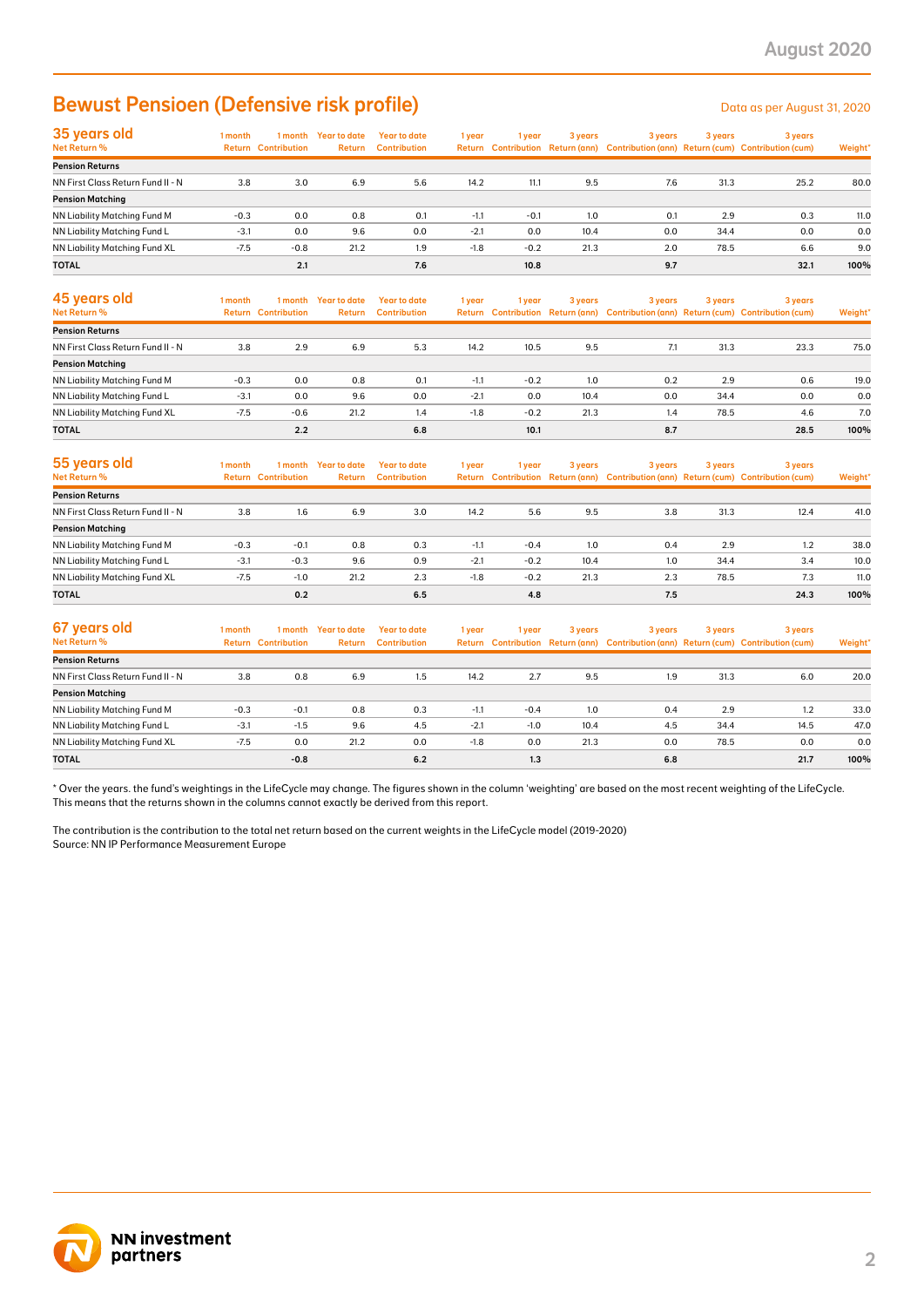### Bewust Pensioen (Neutral risk profile) Data as per August 31, 2020

| 35 years old                      | l month | 1 month                    | Year to date | <b>Year to date</b> | 1 year | l year | 3 years | 3 years | 3 years | 3 years                                                                             |         |
|-----------------------------------|---------|----------------------------|--------------|---------------------|--------|--------|---------|---------|---------|-------------------------------------------------------------------------------------|---------|
| Net Return %                      |         | <b>Return Contribution</b> | Return       | <b>Contribution</b> |        |        |         |         |         | Return Contribution Return (ann) Contribution (ann) Return (cum) Contribution (cum) | Weight* |
| <b>Pension Returns</b>            |         |                            |              |                     |        |        |         |         |         |                                                                                     |         |
| NN First Class Return Fund II - N | 3.8     | 3.4                        | 6.9          | 6.3                 | 14.2   | 12.7   | 9.5     | 8.6     | 31.3    | 28.3                                                                                | 90.0    |
| <b>Pension Matching</b>           |         |                            |              |                     |        |        |         |         |         |                                                                                     |         |
| NN Liability Matching Fund M      | $-0.3$  | 0.0                        | 0.8          | 0.0                 | $-1.1$ | $-0.1$ | 1.0     | 0.1     | 2.9     | 0.2                                                                                 | 5.0     |
| NN Liability Matching Fund L      | $-3.1$  | 0.0                        | 9.6          | 0.0                 | $-2.1$ | 0.0    | 10.4    | 0.0     | 34.4    | 0.0                                                                                 | 0.0     |
| NN Liability Matching Fund XL     | $-7.5$  | $-0.4$                     | 21.2         | 1.0                 | $-1.8$ | $-0.1$ | 21.3    | 1.0     | 78.5    | 3.2                                                                                 | 5.0     |
| <b>TOTAL</b>                      |         | 3.0                        |              | 7.3                 |        | 12.5   |         | 9.6     |         | 31.7                                                                                | 100%    |

| 45 years old<br>Net Return %      | l month | 1 month<br><b>Return Contribution</b> | Year to date<br>Return | Year to date<br><b>Contribution</b> | 1 year | 1 vear | 3 years | 3 years | 3 years | 3 years<br>Return Contribution Return (ann) Contribution (ann) Return (cum) Contribution (cum) | Weight* |
|-----------------------------------|---------|---------------------------------------|------------------------|-------------------------------------|--------|--------|---------|---------|---------|------------------------------------------------------------------------------------------------|---------|
| <b>Pension Returns</b>            |         |                                       |                        |                                     |        |        |         |         |         |                                                                                                |         |
| NN First Class Return Fund II - N | 3.8     | 3.2                                   | 6.9                    | 6.0                                 | 14.2   | 12.0   | 9.5     | 8.1     | 31.3    | 26.5                                                                                           | 85.0    |
| <b>Pension Matching</b>           |         |                                       |                        |                                     |        |        |         |         |         |                                                                                                |         |
| NN Liability Matching Fund M      | $-0.3$  | 0.0                                   | 0.8                    | 0.1                                 | $-1.1$ | $-0.1$ | 1.0     | 0.1     | 2.9     | 0.3                                                                                            | 12.0    |
| NN Liability Matching Fund L      | $-3.1$  | 0.0                                   | 9.6                    | 0.0                                 | $-2.1$ | 0.0    | 10.4    | 0.0     | 34.4    | 0.0                                                                                            | 0.0     |
| NN Liability Matching Fund XL     | $-7.5$  | $-0.3$                                | 21.2                   | 0.6                                 | $-1.8$ | $-0.1$ | 21.3    | 0.6     | 78.5    | 2.1                                                                                            | 3.0     |
| <b>TOTAL</b>                      |         | 2.9                                   |                        | 6.7                                 |        | 11.8   |         | 8.8     |         | 28.9                                                                                           | 100%    |

| 55 years old                      | l month | 1 month                    | <b>Year to date</b> | <b>Year to date</b> | 1 year | 1 year | 3 years | 3 years | 3 years | 3 years                                                                             |         |
|-----------------------------------|---------|----------------------------|---------------------|---------------------|--------|--------|---------|---------|---------|-------------------------------------------------------------------------------------|---------|
| <b>Net Return %</b>               |         | <b>Return Contribution</b> | Return              | <b>Contribution</b> |        |        |         |         |         | Return Contribution Return (ann) Contribution (ann) Return (cum) Contribution (cum) | Weight* |
| <b>Pension Returns</b>            |         |                            |                     |                     |        |        |         |         |         |                                                                                     |         |
| NN First Class Return Fund II - N | 3.8     | 1.9                        | 6.9                 | 3.6                 | 14.2   | 6.9    | 9.5     | 4.7     | 31.3    | 15.7                                                                                | 50.0    |
| <b>Pension Matching</b>           |         |                            |                     |                     |        |        |         |         |         |                                                                                     |         |
| NN Liability Matching Fund M      | $-0.3$  | $-0.1$                     | 0.8                 | 0.3                 | $-1.1$ | $-0.4$ | 1.0     | 0.3     | 2.9     |                                                                                     | 34.0    |
| NN Liability Matching Fund L      | $-3.1$  | $-0.3$                     | 9.6                 | 0.7                 | $-2.1$ | $-0.2$ | 10.4    | 0.8     | 34.4    | 2.7                                                                                 | 8.0     |
| NN Liability Matching Fund XL     | $-7.5$  | $-0.8$                     | 21.2                | 1.8                 | $-1.8$ | $-0.2$ | 21.3    | 1.7     | 78.5    | 5.6                                                                                 | 8.0     |
| <b>TOTAL</b>                      |         | 0.8                        |                     | 6.3                 |        | 6.1    |         | 7.6     |         | 24.4                                                                                | 100%    |

| 67 years old<br>Net Return %      | 1 month | 1 month<br><b>Return Contribution</b> | Year to date<br>Return | Year to date<br><b>Contribution</b> | 1 year | 1 year | 3 years | 3 years | 3 years | 3 years<br>Return Contribution Return (ann) Contribution (ann) Return (cum) Contribution (cum) | Weight* |
|-----------------------------------|---------|---------------------------------------|------------------------|-------------------------------------|--------|--------|---------|---------|---------|------------------------------------------------------------------------------------------------|---------|
|                                   |         |                                       |                        |                                     |        |        |         |         |         |                                                                                                |         |
| <b>Pension Returns</b>            |         |                                       |                        |                                     |        |        |         |         |         |                                                                                                |         |
| NN First Class Return Fund II - N | 3.8     | 0.8                                   | 6.9                    | 1.5                                 | 14.2   | 2.7    | 9.5     | 1.9     | 31.3    | 6.0                                                                                            | 20.0    |
| <b>Pension Matching</b>           |         |                                       |                        |                                     |        |        |         |         |         |                                                                                                |         |
| NN Liability Matching Fund M      | $-0.3$  | $-0.1$                                | 0.8                    | 0.3                                 | $-1.1$ | $-0.4$ | 1.0     | 0.4     | 2.9     | 1.2                                                                                            | 33.0    |
| NN Liability Matching Fund L      | $-3.1$  | $-1.5$                                | 9.6                    | 4.5                                 | $-2.1$ | $-1.0$ | 10.4    | 4.5     | 34.4    | 14.5                                                                                           | 47.0    |
| NN Liability Matching Fund XL     | $-7.5$  | 0.0                                   | 21.2                   | 0.0                                 | $-1.8$ | 0.0    | 21.3    | 0.0     | 78.5    | 0.0                                                                                            | 0.0     |
| <b>TOTAL</b>                      |         | $-0.8$                                |                        | 6.2                                 |        | 1.3    |         | 6.8     |         | 21.7                                                                                           | 100%    |

\* Over the years. the fund's weightings in the LifeCycle may change. The figures shown in the column 'weighting' are based on the most recent weighting of the LifeCycle. This means that the returns shown in the columns cannot exactly be derived from this report.

The contribution is the contribution to the total net return based on the current weights in the LifeCycle model (2019-2020) Source: NN IP Performance Measurement Europe